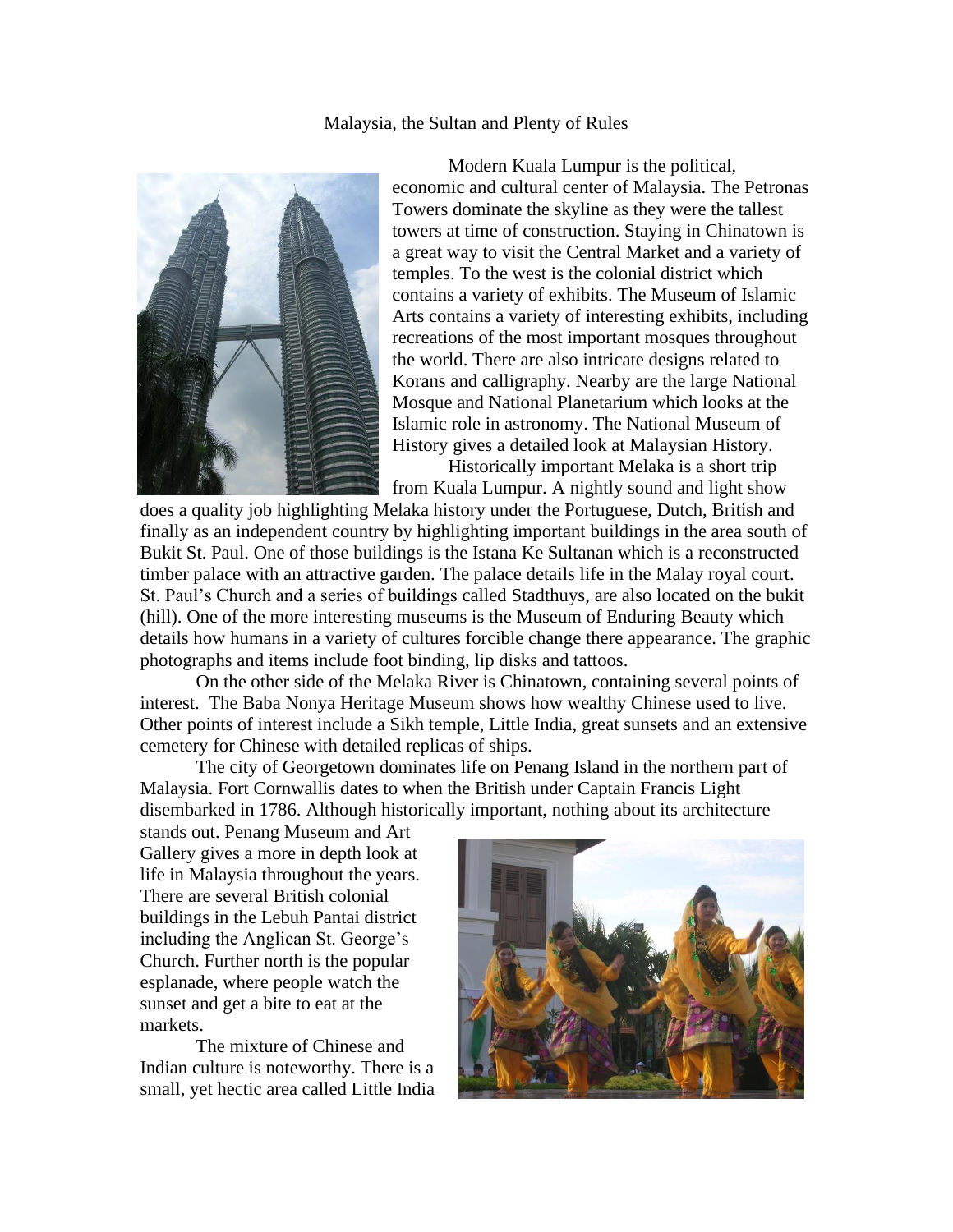that has Hindu temples, the smell of curry and Bollywood movies for sale. More noticeable is the Chinese community with numerous businesses in numerous sectors, with all seemingly open until late at night.

Malaysia's interior includes the largest national park, Taman Negara. The park is most easily accessed by the city of Jernatut, which is nice enough but doesn't have any other reason to visit besides access to park. Accessing the park is a combination of bus and boat trips to Kuala Tahan, which has ample accommodation and floating restaurants in the narrow part of the river.

The park itself has several activities. The most obvious is trekking on the paths



that are not marked very well. There will be many birds, insects, snakes and, in the "bat cave", an amazing amount of bats. After getting use to the swaying, the canopy walkway is a great way to walk along the tops of the trees and possibly see some monkeys. The hides are basic bunk wooden accommodation located well inside the park that can be rented and increase the possibility of seeing larger animals. Also, a night trip allows for viewing more animals.

Malaysia is split into the Peninsular side and the Bornean states of Sarawak and Sabah, where the small country of Brunei is located. Before Bill Gates, the Sultan of Brunei (Hassanal Bolkiah), was the wealthiest person in the world with assets over \$30 billion. Despite accumulating personal wealth, the Sultan used his country's oil wealth for the benefit of his country and diversified the economy. In addition, he saw developing tourism as unnecessary until recently. Thus, traveling in Brunei is expensive and there isn't that much to see. Bus service from the capital of Bandar Seri Begawan ends at six at night and Brunei is officially a dry state so entertainment is limited.

Most of the things to see are related to the Sultan and his over forty-year reign. The Brunei Museum is a collection of art and gifts to the sultan. Istana Nurul Iman is the official residence of the Sultan and contains over 250 toilets. The Royal Regalia Building and Brunei History Center are two more "ode to the Sultan" buildings. In addition, there

are many billboards with the Sultan on it. It seems that the people truly revere the Sultan and despite purchasing two hundred polo horses, the Sultan seems concerned for his people's well-being.

The splendor of Islam is the other item of note while visiting Brunei. The Jama 'Asr Hassanil Bolkiah Mosque is Brunei's largest mosque. It contains golden domes, a mixture of vibrant blues and greens on its interior, marble floors,